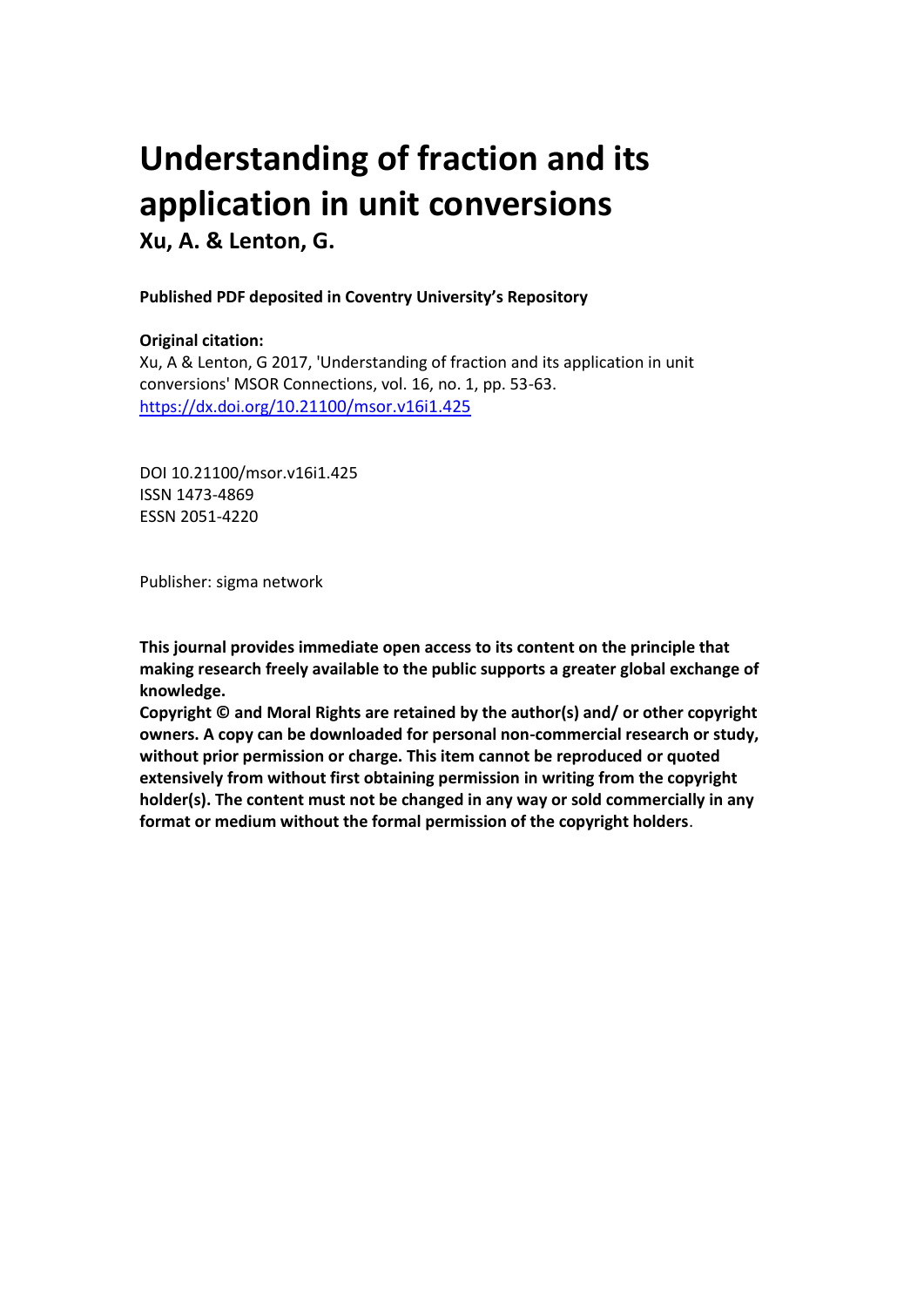# **CASE STUDY**

# **Understanding of fraction and its application in unit conversions**

Aiping Xu, Mathematics Support Centre, Coventry University, Coventry, UK. Email: [aa9778@coventry.ac.uk](mailto:aa9778@coventry.ac.uk) George Lenton, School of Computing, Electronics and Maths, Coventry University, Coventry, UK. Email: lentong2@uni.coventry.ac.uk

### **Abstract**

Many British university students lack confidence in manipulating fractions. In this paper, we take a detailed look into the difficulties that students are experiencing across disciplines. We also introduce a method on how to effectively convert units via manipulating fraction operations. Though this approach to unit conversions is widespread in the United States, particularly in the discipline of Chemistry, it is not well documented or applied within the UK Higher Education sector to the authors' knowledge. The method has been frequently used by the authors in Coventry's Mathematics Support Centre with very positive feedback.

**Keywords:** Fraction, Unit conversions, Mathematics support.

## **1. Introduction**

In England fractions are introduced in Key Stage 1 & 2 and students are expected to grasp its four operations by Key Stage 3 (Department for Education). However, many university students still lack proficiency to some extent with fraction manipulations. Out of 40 students with grade A in A-Level Mathematics who took Coventry's diagnostic test in 1998, 17% incorrectly answered basic fraction questions such as  $\frac{3}{5} \times \frac{7}{8}$  $\frac{7}{8}$  and  $\frac{x}{3} + \frac{y}{2}$  (Lawson, 2003). Some mathematics undergraduates at Coventry created easily avoidable mistakes similar to those presented in Figure 1 while taking the diagnostic test.

$$
\frac{1}{2} \times 8 \times 5 \times \frac{3}{4}
$$
  
=  $\frac{1}{2} \times 40 \times \frac{3}{4}$   
=  $\frac{1}{2} \times 10 \times 5$ 

Figure 1: Example of student misconception

Though some students are able to correctly answer such questions, their approach can be inefficient, demonstrating a lack of confidence with this basic skill as well as a reliance on rote methods. Here is how a mathematics undergraduate computed  $\frac{3}{5} \times \frac{7}{8}$  $\frac{1}{8}$  in the diagnostic test in 2016.

$$
\frac{3}{5} \times \frac{7}{8} = \frac{24}{40} \times \frac{35}{40} = \frac{840}{1600} = \frac{84}{160} = \frac{42}{80} = \frac{21}{40}.
$$

Although the working is correct, understanding fractions would have provided a much easier solution.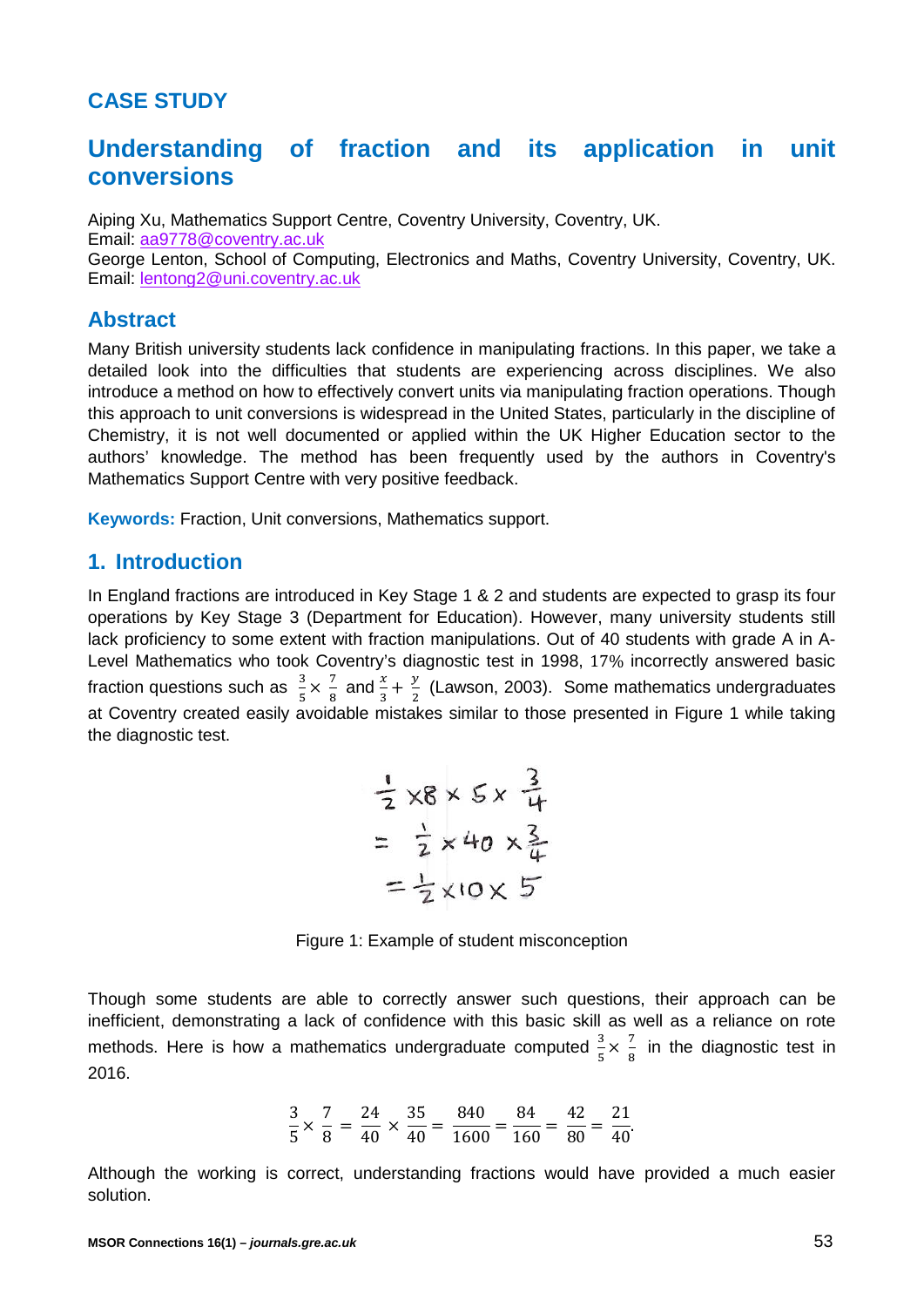Many students who enter third level STEM programmes have problems with core mathematical skills (MathTEAM 2003), which includes basic fraction manipulations. Questions involving fractional indices create further difficulties, such as those presented in Figure 2.



Figure 2: Student calculations involving fractional indices

Sometimes engineering students incorrectly answer calculator questions such as  $\frac{20\times9.81}{2.3\times1.5\times1.6}$ , because although they interpret fractions as division (correct!) they input  $20 \times 9.81 \div 2.3 \times 1.5 \times 1.6$ (this is incorrect), and are often unable to reason why this gives the wrong answer.

# **2. Typical phenomena**

### *2.1.Addition and subtraction of mixed numbers*



Figure 3: Examples of addition and subtraction of mixed numbers (Rayner and White, 2008)

Figure 3 above is taken from Rayner and White (2008). The idea is to guide students to first convert mixed numbers to improper fractions then add or subtract them as would be done with proper fractions. Many students have no doubts about following this method in all situations. However, splitting a mixed number into the addition of a whole number and a proper fraction creates an easy option; taking part (b) above as an example:

$$
1\frac{1}{4} + 1\frac{2}{3} = \left(1 + \frac{1}{4}\right) + \left(1 + \frac{2}{3}\right) = (1 + 1) + \left(\frac{1}{4} + \frac{2}{3}\right) = 2 + \frac{11}{12} = 2\frac{11}{12}
$$

Similar procedure can be followed for subtraction. The difference here may be considered negligable, however, such decomposition involves conceptual understanding and is far more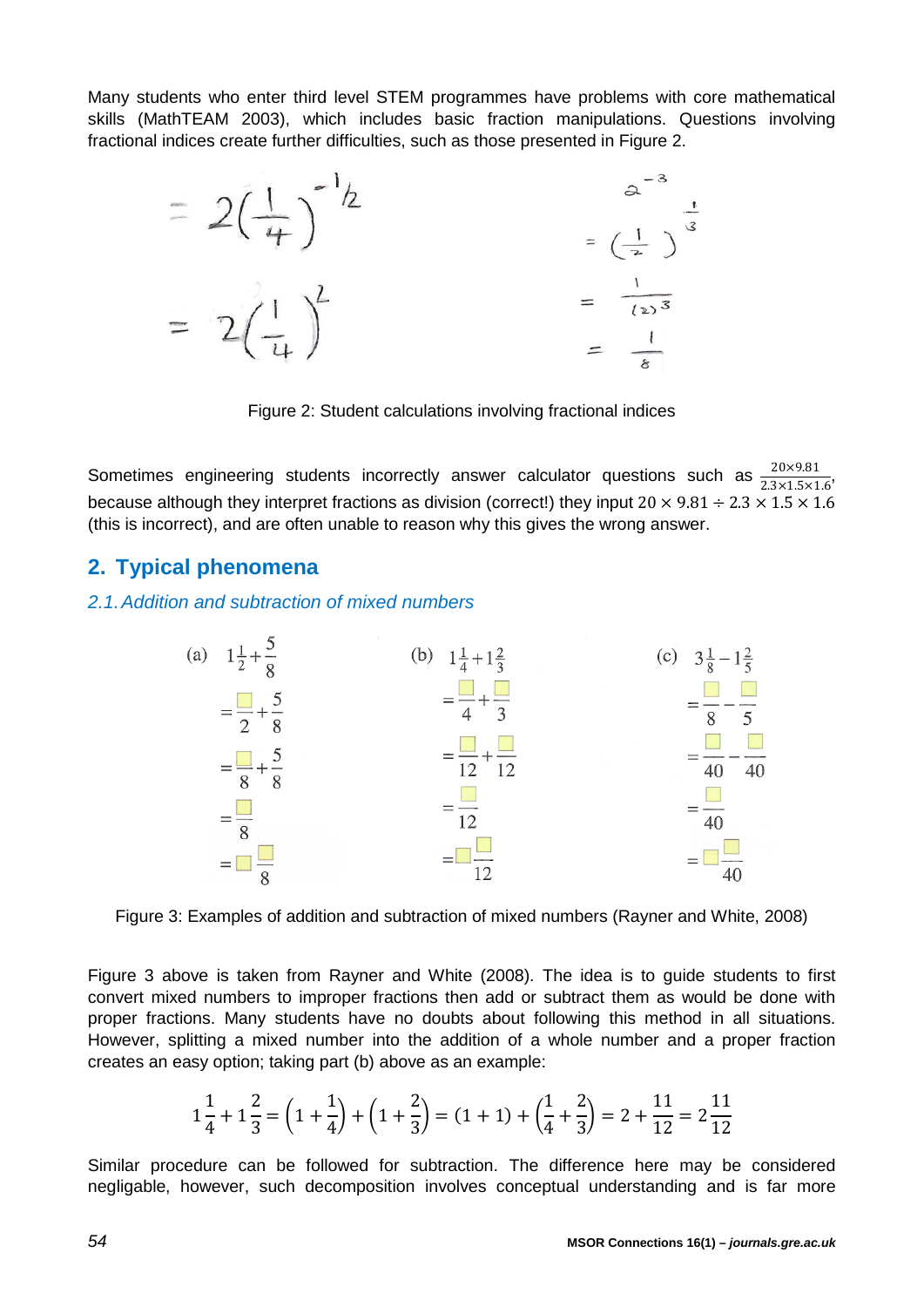effective when working with larger numbers such as  $123\frac{1}{5} + 247\frac{3}{4}$ . Students too dependent on calculators or rote algorithms may fail to appreciate what is actually being done by such operations, missing opportunities for simpler solutions and developing greater understanding. Encouraging students to be explicit in their working whilst learning will help ensure that they really understand the concepts thus gives them greater confidence using such methods in the future.

### *2.2.Multiplication and division*

Table 1 below represents some typical methods for computing multiplication and division of fractions.

|                 | Multiply the                                                    | Multiply the                                    | Reduce if                     |
|-----------------|-----------------------------------------------------------------|-------------------------------------------------|-------------------------------|
|                 | numerators                                                      | denominators                                    | necessary                     |
| Multiplication  |                                                                 |                                                 |                               |
|                 | 3<br>6                                                          | 3<br>- 6                                        | 3<br>6                        |
|                 | $\overline{5}$                                                  | $\frac{1}{5} \times \frac{1}{4} = \frac{1}{20}$ | $\frac{1}{20} = \frac{1}{10}$ |
|                 |                                                                 |                                                 |                               |
|                 | Invert the<br>fraction                                          | Multiply terms                                  | Reduce                        |
| <b>Division</b> |                                                                 |                                                 |                               |
|                 | 4 2 5                                                           | 2 <sub>5</sub><br>10                            | - 5<br>10                     |
|                 | $\frac{1}{3} \div \frac{1}{5} = \frac{1}{3} \times \frac{1}{4}$ | $\frac{1}{3} \times \frac{1}{4} = \frac{1}{12}$ | $\frac{1}{12} = \frac{1}{6}$  |
|                 |                                                                 |                                                 |                               |

Although these procedures will give the correct results, larger numerators and/or denominators become cumbersome to work with and are more prone to error. Whenever possible, cancellation (division) should be done first (before multiplication). For example,

$$
\frac{2}{5} \times \frac{3}{42} = \frac{3}{2 \times 5} = \frac{3}{10}.
$$

Such cancellation is also very effective when applied to unit conversions.

Regarding fractional division, students generally know that they need to invert the divisor fraction then multiply without comprehending why. Fractions are equivalent to divisions and students should be able to fluently interchange between them. The following might facilitate students' understanding:

$$
\frac{a}{b} \div \frac{c}{d} = \frac{\left(\frac{a}{b}\right)}{\left(\frac{c}{d}\right)} = \frac{\frac{a}{b} \times \frac{d}{c}}{\frac{c}{d} \times \frac{d}{c}} = \frac{\frac{a}{b} \times \frac{d}{c}}{1} = \frac{ad}{bc}.
$$

Reasons:

- The first equality: division is the same as a fraction of the terms;
- The second equality: we do not want to keep a fraction as the denominator so we multiply it by its reciprocal  $\frac{d}{c}$ . To keep the fractions value unchanged, we should multiply the numerator by the same value.

Or we could apply the four operations of integers: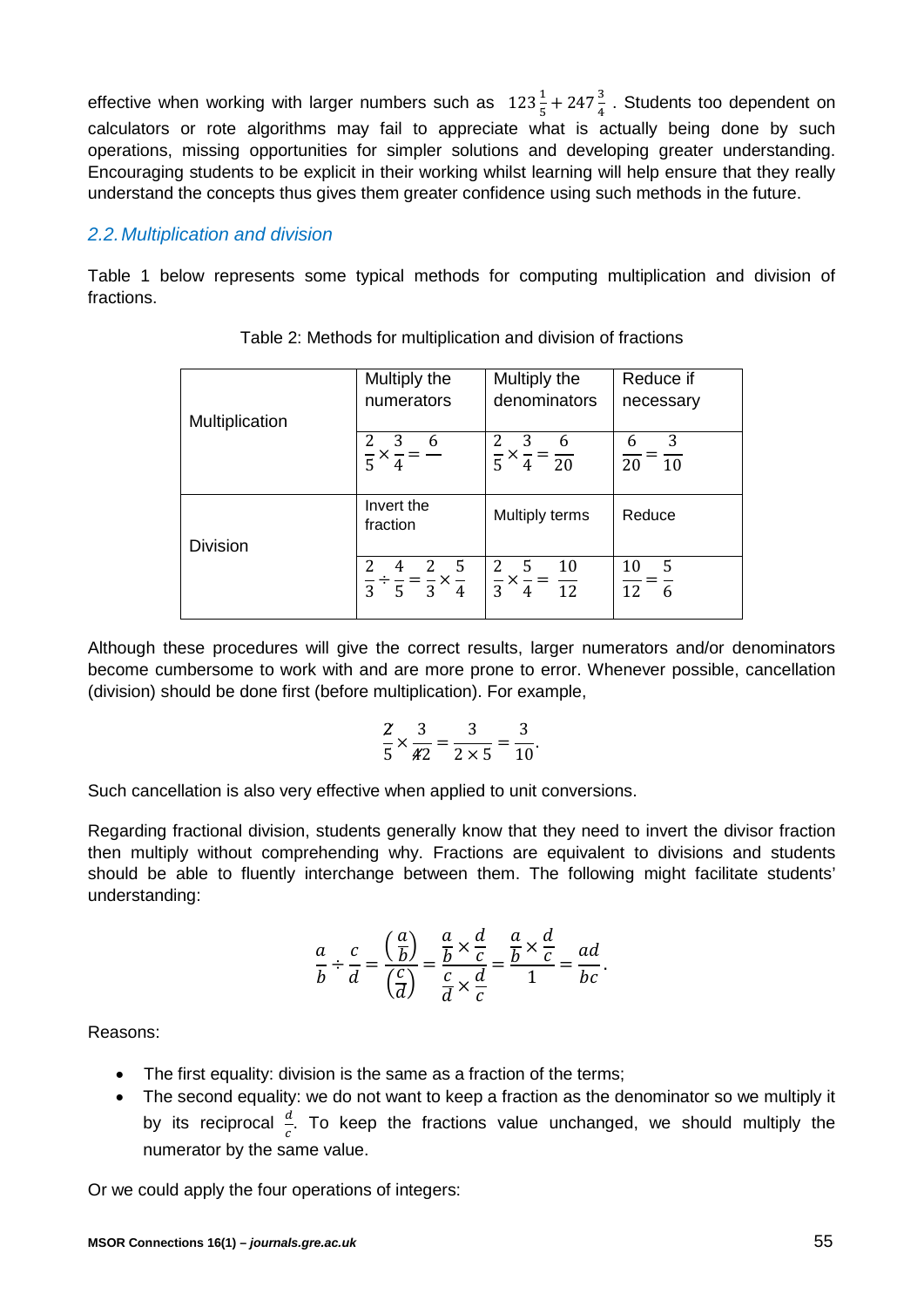$$
\frac{a}{b} \div \frac{c}{d} = (a \div b) \div (c \div d) = (a \div b) \div c \times d = a \div b \div c \times d = (ad) \div (bc) = \frac{ad}{bc}.
$$

When being addressed in an algebraic context, this becomes more problematic if they lack conceptual understanding. A typical example is the following common mistake:

$$
\frac{7x^2}{14x^2 + 21x} = \frac{7x^2}{14x^2} + \frac{7x^2}{21x} = \frac{1}{2} + \frac{x}{3}
$$

The working out is wrong but can be hard for students to discover, especially when it happens as part of a larger problem. This question should be addressed as:

$$
\frac{7x^2}{14x^2 + 21x} = \frac{7x^2}{7x(2x+3)} = \frac{x}{2x+3}
$$

#### *2.3.Complex numbers*

The following question is taken from the engineering maths book (Singh 2003):

Express 
$$
\frac{3+j4}{j5}
$$
 in the form of  $a + jb$  where a and b are real.

(Some worked solution is provided via the online answers accompanying the Singh (2003) text at [https://he.palgrave.com/resources/CW%20resources%20\(by%20Author\)/S/Singh/worked](https://he.palgrave.com/resources/CW%20resources%20(by%20Author)/S/Singh/worked-solutions/Solutions_10a.pdf))[solutions/Solutions\\_10a.pdf.](https://he.palgrave.com/resources/CW%20resources%20(by%20Author)/S/Singh/worked-solutions/Solutions_10a.pdf)))

We need to find the complex conjugate of  $j5 = 0 + j5$ , which is  $0 - j5 = -j5$ . Hence,

$$
\frac{3+j4}{j5} = \frac{-j5(3+j4)}{5^2} = \frac{20-j15}{25} = 0.8 - j0.6.
$$

This is also a typical method for both mathematics and engineering undergraduates. However, if they could freely manipulate fractions, they could achieve the goal in an easier way:

$$
\frac{3+j4}{j5} = \frac{1}{5} \times \frac{3+j4}{j} = \frac{1}{5} \times \frac{(3+j4)\times j}{j\times j} = -\frac{-4+j3}{5} = 0.8 - j0.6.
$$

Note that we have multiplied the numerator and denominator with  $j$ . We can also use its conjugate  $(-i)$ , which would not make much difference.

#### *2.4.Simplification of closed-loop transfer function*

Students in Control/Mechanical Engineering at Coventry are expected to work out the closed-loop transfer function if given the open-loop transfer function. They are familiar with diagrams similar to those presented in Figure 4, and the formula  $\frac{Y(s)}{R(s)} = \frac{G(s)}{1 + G(s)H(s)}$ .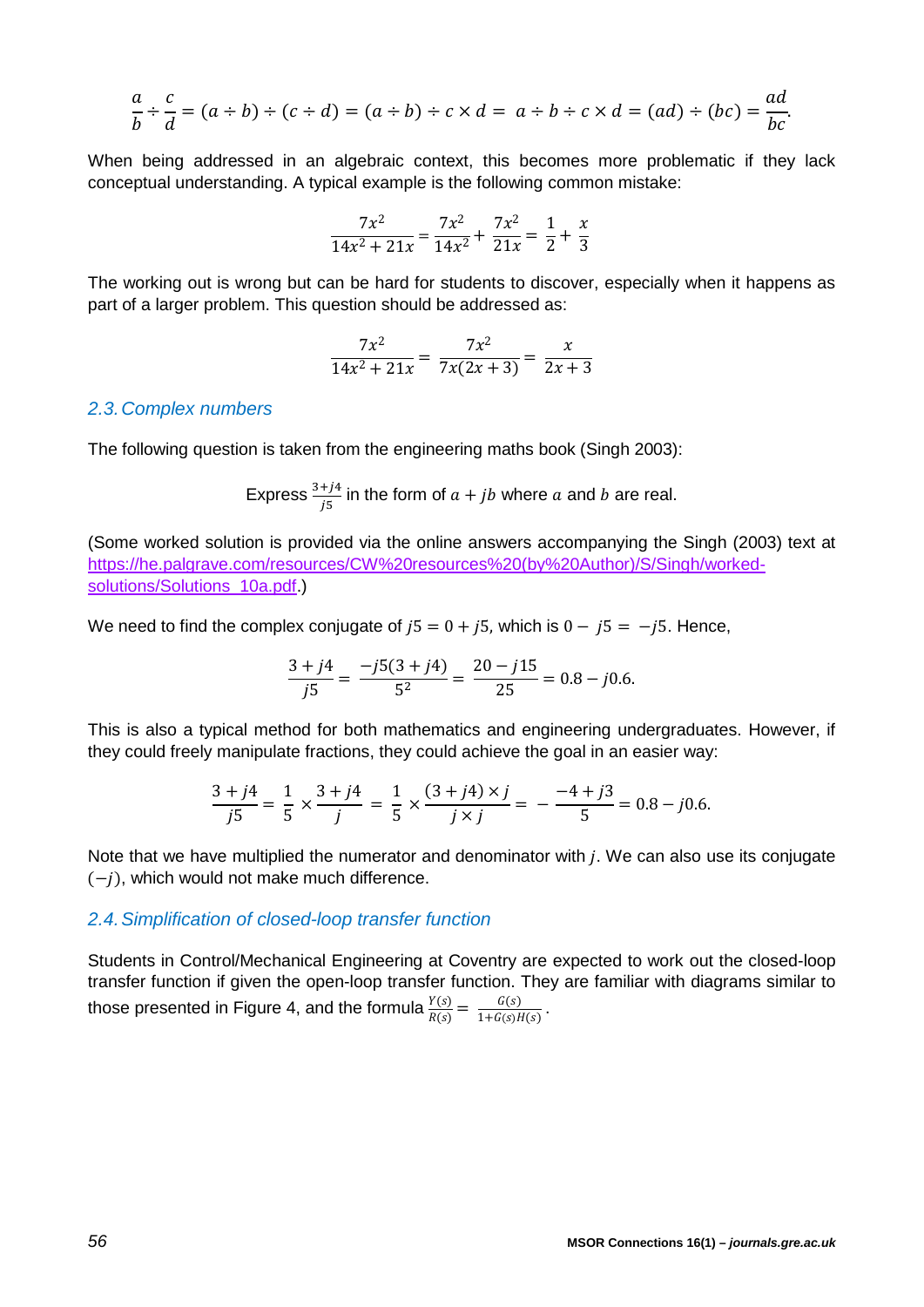

Figure 4: Closed-loop block diagram

Derivation of the formula is typically unproblematic. However, while dealing with concrete examples, many find it hard to simplify the closed-loop transfer function due to its complexity involving fractions. For example, an open-loop unstable system is to be stabilised by a feedback control with the control gain  $K_p$  in the feedback as shown in Figure 5.



Figure 5: Diagram for closed-loop transfer function example

Obtain an expression for the overall closed-loop transfer function in its simplest form.

$$
\frac{Y(s)}{R(s)} = \frac{G(s)}{1 + G(s)H(s)}
$$
\n
$$
= \frac{\frac{s+2}{(s-1)(s+3)(s+4)}}{1 + \frac{s+2}{(s-1)(s+3)(s+4)} \cdot K_p}
$$
\n
$$
= \frac{s+2}{(s-1)(s+3)(s+4) + K_p(s+2)}
$$
\n
$$
= \frac{(s+2)}{s^3 + 6s^2 + (5+K_p)s + (2K_p - 12)}
$$

Many students find the goal unachievable.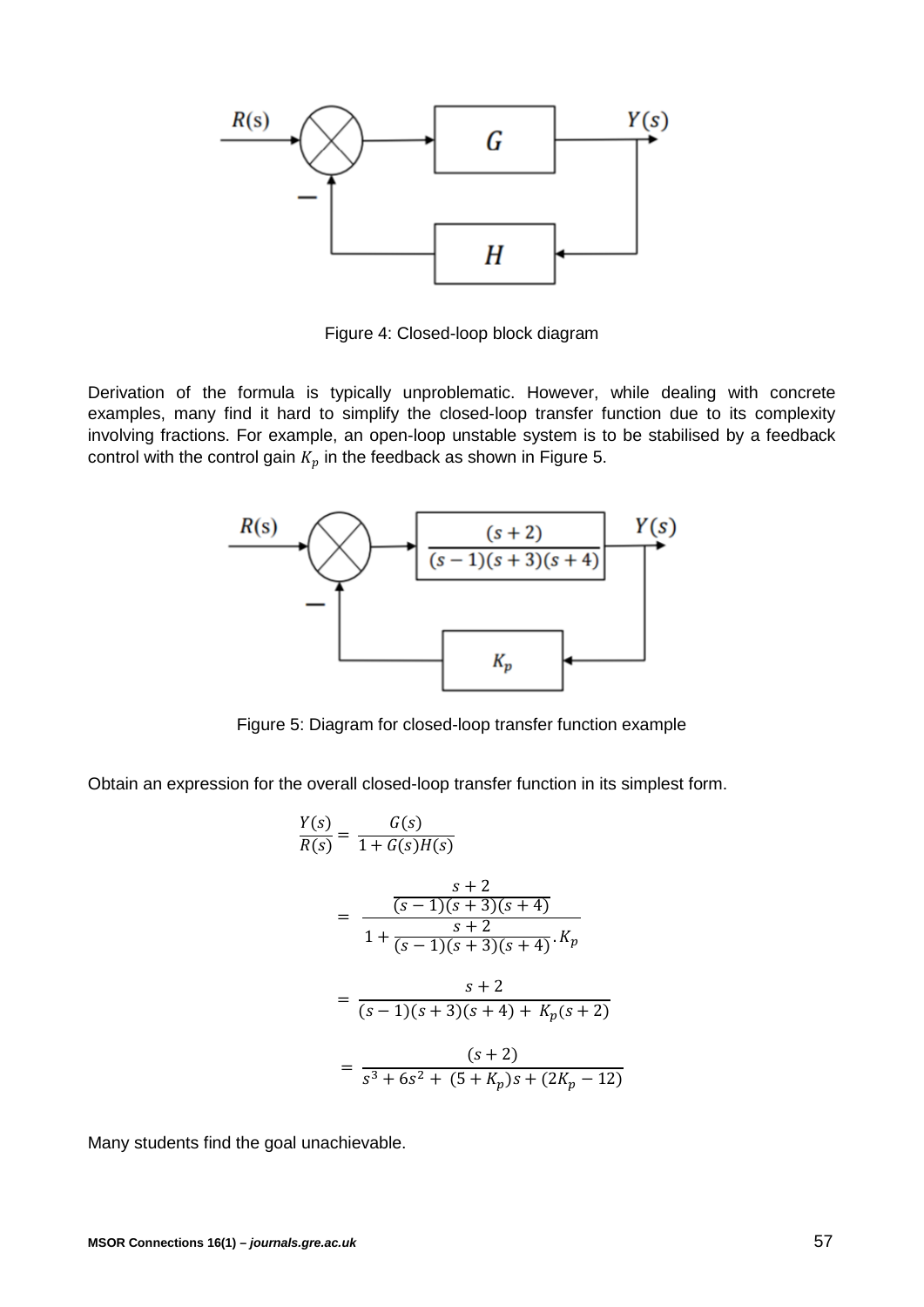# **3. Unit Conversions (Dimensional Analysis)**

Mistakes in related areas are everywhere. Figure 6 illustrates an example extracted from the BBC Bitesize website [http://www.bbc.co.uk/education/guides/z8b9d2p/revision/10.](http://www.bbc.co.uk/education/guides/z8b9d2p/revision/10)

| Question                                                                              |  |  |  |  |
|---------------------------------------------------------------------------------------|--|--|--|--|
| The density of gold is 19.3 g/cm <sup>3</sup> . Convert this into kg/m <sup>3</sup> . |  |  |  |  |
| Hide answer \                                                                         |  |  |  |  |
| First convert grams into kilograms.                                                   |  |  |  |  |
| $1 \text{ kg} = 1,000 \text{ g}$                                                      |  |  |  |  |
| Next convert cubic centimetres into cubic metres                                      |  |  |  |  |
| $1 m3 = 1,000,000 cm3$                                                                |  |  |  |  |
| Finally combine the two unit conversions.                                             |  |  |  |  |
| $19.3 \frac{g}{cm^3} = \frac{19.3 \times 1,000}{1,000,000} \frac{kg}{m^3}$            |  |  |  |  |
| $19.3 \times 1,000 \div 1,000,000 = 0.0193 \text{ kg/m}^3$                            |  |  |  |  |
|                                                                                       |  |  |  |  |

Figure 6: Conversion example from BBC Bitesize website

Similar mistakes happen at British universities across the range of science disciplines.

Cancellation can be very effective when being applied to unit conversions, which play a very important role in Sciences and Engineering courses. There is a multitude of units for measuring most quantities and students are often required to convert from one to another. Students are frequently unsure whether they should multiply or divide some numbers. Dimensional Analysis, also called Factor-Label Method or the Unit Factor Method, is a problem-solving method that uses the fact that any number or expression can be multiplied by one without changing its value (Texas A&M University, n.d.; Rice University, n.d.). It is a useful technique and may be widespread in the United States, particularly in the discipline of Chemistry. The idea is to interpret numbers with units, e.g. 16.2 meters or  $32 ft/sec^2$ , exactly the same as coefficients with variables. Consider a simple example of changing from  $m$  to  $cm$ , we need to decide which ratio equal to '1' we should multiply  $m$ by to get  $cm$ . If we use the fraction with  $cm$  on top and  $m$  on bottom,  $m$  will 'cancel out' when we simplify as follows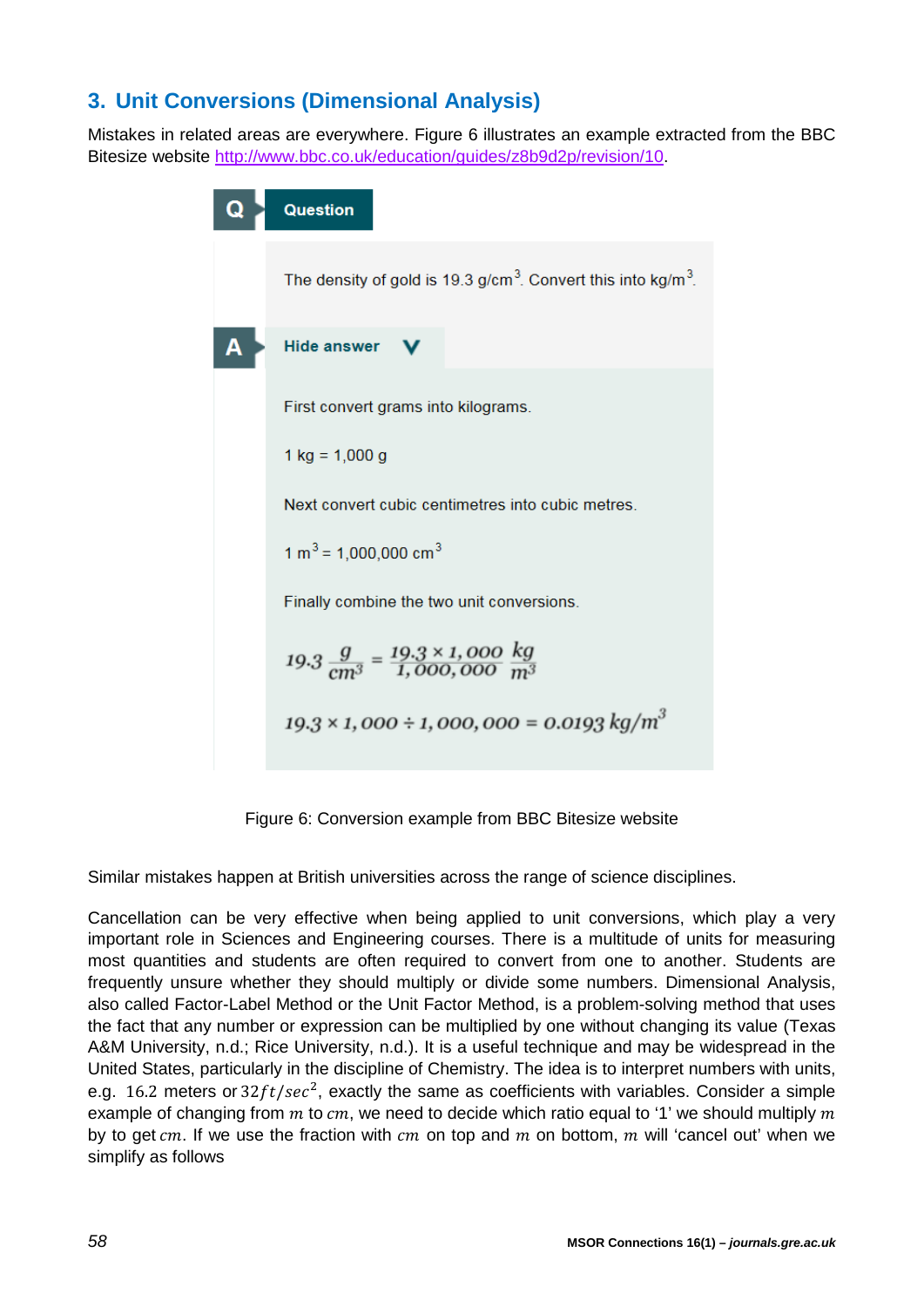$$
4m = 4m \times \frac{100cm}{1m} = 400cm
$$

When converting units student should bear in mind the following: anything can be multiplied by '1' — a carefully chosen form of '1' such as  $\frac{100cm}{1m}$ , without altering its value. This can be applied to all unit-conversion questions, regardless of the units' complexity. We will discuss this further with examples from different backgrounds. However, the authors have not seen anything like this here in the UK.

#### *3.1.Nursing numeracy example*

All universities and some nursing jobs require students to pass a nursing numeracy test in order to gain a place on a nursing course, or to be offered a job. This numeracy test normally consists of some drug calculation questions, which could be treated as unit conversion.

Question: How much penicillin mixture should be given for a dose of  $500mg$  if the mixture comes as  $250mg$  per  $5ml$ ? (sigma Coventry University, n.d.)

Students are advised to use the formula given in Figure 5:

| What you want the stock level<br>$\frac{v}{\sqrt{2}}$ x $\frac{v}{\sqrt{2}}$ |  |  |
|------------------------------------------------------------------------------|--|--|
| what you have                                                                |  |  |

Figure 5: Drug calculation formula

Solution:

- What you want is  $500$  ma
- What you have is  $250$  mg
- The units are the same
- Stock volume is  $5ml$
- Volume to be given  $=\frac{500}{250} \times 5 = 10ml$ .

Such method is frequently recommended at universities across the UK (University of Leeds, n.d.). However, many nursing students find it hard to remember formulae and they can get confused when required to place numbers in the correct places. If we apply the special '1' method (Straight A Nursing, 2017), the approach here becomes:  $5ml = 250mg$ , we can use  $1' = \frac{5ml}{250mg}$  because we need to cancel out ' $mg$ ', consequently

$$
500mg = 500mg^2 \times \frac{5ml}{250mg} = 10ml.
$$

#### *3.2.Bioscience example*

Each year at Coventry about 200 students are enrolled into Bioscience courses and they are required to do a module on Quantitative Skills, where many questions are based around different unit conversions. Students can use the same technique and multiply by a well-chosen fraction that equals '1', only they need to do it for each unit to be converted. For example: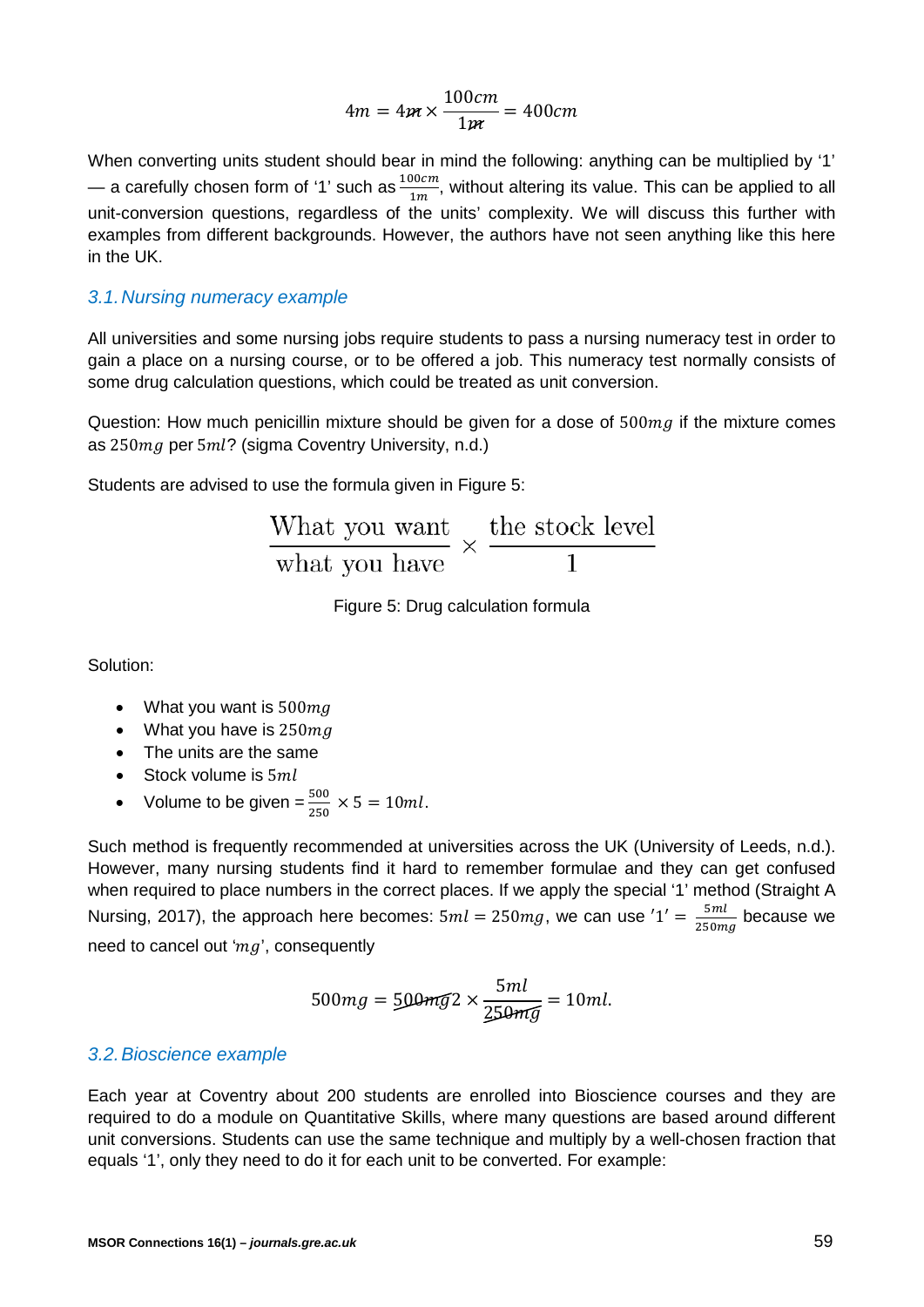Question: What is the molar concentration (in  $mM$ ) of a 0.4% ( $w/v$ )  $NaOH$  solution? (The molar mass of  $NaOH$  is  $40 g/mol$ )

Solution: To achieve our goal we need to perform a series of unit conversions:  $(g/ml \rightarrow g/l \rightarrow g/l)$  $mmol/l \rightarrow mM$ 

$$
0.4\% = \frac{0.4g}{100ml} = \frac{0.4g}{100ml} \times \frac{1000mI10}{1l} = \frac{4g}{1l} = \frac{4g}{1l} \times \frac{1mol}{40g10}
$$

$$
= \frac{0.1mol}{1l} = \frac{0.1mol}{1l} \times \frac{1000mmol}{1mol} = 100mmol/l = 100mM
$$

### *3.3. Engineering example*

Last year the Mathematics Support Centre at Coventry had over 11,800 student visits with the majority (74%) coming from the faculty of Engineering, Environment and Computing. Many engineering students struggle with unit conversions. Some questions are similar to:

Rank the following values of stress in INCREASING order of magnitude

- $\bullet$  5  $kN/mm^2$
- $6000N/mm^2$
- 200  $kN/m^2$
- 80000 $N/m^2$

All the quantities are given in different units, we need to convert them into the same one, for example  $kN/mm^2$ , the others should then become

$$
6000N/mm^2 = \frac{6000N}{1mm^2} = \frac{6000N6}{1mm^2} \times \frac{1kN}{1000N} = \frac{6kN}{1mm^2} = 6kN/mm^2
$$
  

$$
200kN/m^2 = \frac{200kN}{1m^2} = \frac{200kN}{1m^2} \times \frac{1m^2}{(10^3mm)^2} = \frac{200kN}{10^6mm^2} = 2 \times 10^{-4}kN/mm^2
$$
  

$$
80000N/m^2 = \frac{80000N}{1m^2} = \frac{80000N80}{1m^2} \times \frac{1kN}{1000N} = \frac{80kN}{1m^2}
$$
  

$$
= \frac{80kN}{1m^2} \times \frac{1m^2}{(10^3mm)^2} = \frac{80kN}{10^6mm^2} = 8 \times 10^{-5}kN/mm^2
$$

As long as we have the same unit, we can easily order the four quantities in increasing order as  $80000N/m^2$ , 200 kN/m<sup>2</sup>, 5 kN/mm<sup>2</sup>, 6000N/mm<sup>2</sup>.

## **4. Accuracy**

Another advantage of helping students become more comfortable using fractions is to improve the accuracy of their calculations. At Coventry, around 300 students per year join the Mechanical Engineering course, the following question (Figure 6) comes from their first-year module: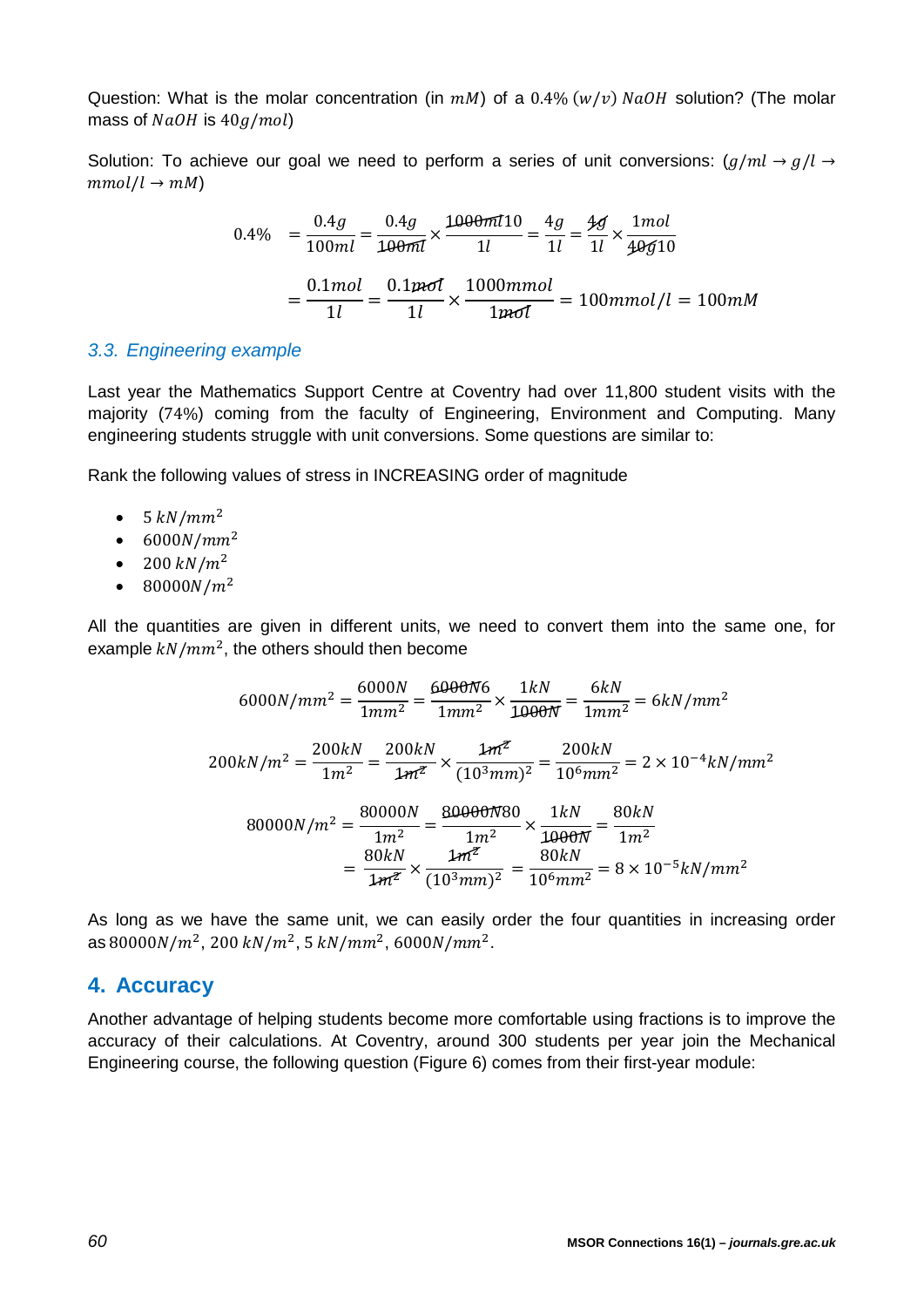The horizontal beam is supported by springs at its ends. Each spring has a stiffness of k=5 kN/m and is originally unstretched so that the beam is in the horizontal position. Determine the angle of tilt of the beam if a load of 800 N is applied at point C as shown.



 $\frac{\text{Answers}}{\text{a})}$  1.02<sup>0</sup>

Figure 6: Mechanical Engineering example from Coventry University

Solution: We label the spring forces  $F_A$  and  $F_B$  at points at A and B respectively. To work out  $F_A$ , we take B as pivot so we have the moment equation

$$
F_A \times 3 = 800 \times (3 - 1)
$$

Consequently,

$$
F_A = \frac{800 \times (3 - 1)}{3} = \frac{1600}{3} N
$$

Similarly we have  $F_B = \frac{800 \times 1}{3} = \frac{800}{3}$  N.

If we label the compressed distance  $X_A$  and  $X_B$  at points at  $A$  and  $B$  respectively, then apply Hooke's law, we have  $F_A = k x_A$  and  $F_B = k x_B$ 

$$
x_A = \frac{F_A}{k} = \frac{\frac{1600}{3} N}{5 \frac{kN}{m}} = \frac{1600}{3} N \div \frac{5kN}{1m}
$$

$$
= \frac{1600}{3} N \times \frac{1m}{5kN} = \frac{1600}{3} N \times \frac{1m}{5 kN} \times \frac{1kN}{1000 N} = \frac{8}{75} m
$$

And similarly  $x_B = \frac{4}{75}$  $\frac{1}{75}$ m.

Thus the angle is  $\theta = \tan^{-1} \left( \frac{\frac{8}{75} - \frac{4}{75}}{3} \right) = \tan^{-1} \left( \frac{4}{3 \times 75} \right) = 1.02^{\circ}.$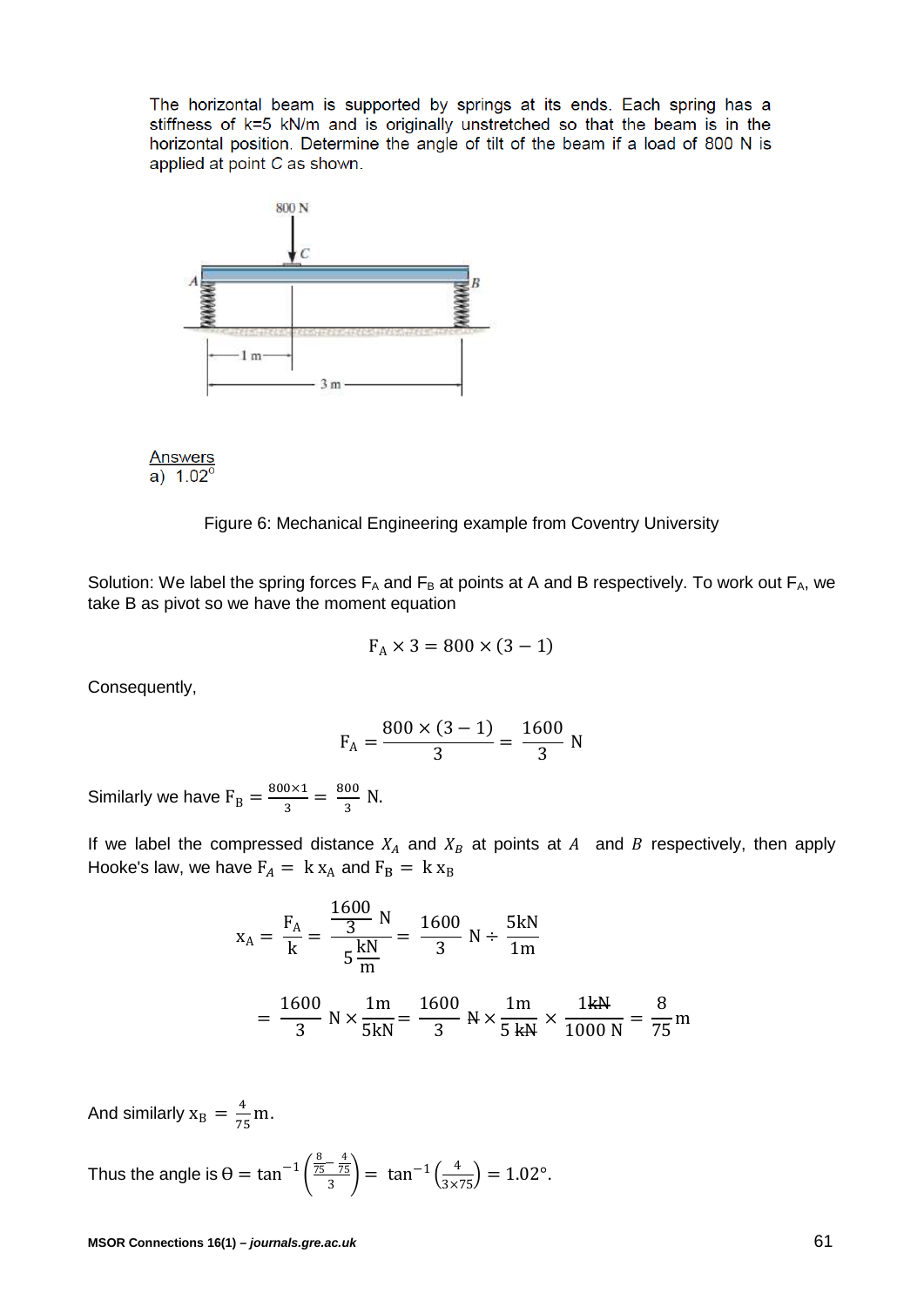Some students do not consider fractions as numbers so they work their results with decimals. If they keep three decimal places in their working, they would have had

$$
F_A = 533.333 N
$$
 and  $F_B = 266.667 N$   
 $x_A = 0.107$  m and  $x_B = 0.053$  m

As a result,

$$
\tan(\theta) = \frac{0.107 - 0.053}{3} = 0.018
$$

$$
\theta = \tan^{-1}(0.018) = 1.031^{\circ}
$$

They then doubt the correctness of their working out. Greater confidence with fractions would enable students to employ them throughout the problem, increasing the accuracy of their results.

# **5. Conclusion**

Many students still struggle with fractions at university level. They take basic operations on fraction as procedural rather than conceptual. If students could gain a deeper understanding of fractions they could answer subject-related questions much more confidently and efficiently. Confidence in handling fractions opens up further methods to the student such as the described approach to unit conversion, as well as improving their overall accuracy by utilising them throughout the problem solving process. The stated method of unit conversion has been repeatedly used by the authors in the Mathematics Support Centre at Coventry, which has been proven to be very successful. In spite of students' backgrounds, they find the method easy to understand and accept. Consequently students know what they should do so have largely boosted their confidence in applying mathematics.

# **6. Acknowledgements**

The authors are extremely grateful to the anonymous referee for the useful comments and references on the manuscript.

# **7. References**

Department for Education, 2013. Mathematics programmes of study: key stages 1 and 2, National curriculum in England. Available at:

[https://www.gov.uk/government/uploads/system/uploads/attachment\\_data/file/335158/PRIMARY\\_n](https://www.gov.uk/government/uploads/system/uploads/attachment_data/file/335158/PRIMARY_national_curriculum_-_Mathematics_220714.pdf) [ational\\_curriculum\\_-\\_Mathematics\\_220714.pdf](https://www.gov.uk/government/uploads/system/uploads/attachment_data/file/335158/PRIMARY_national_curriculum_-_Mathematics_220714.pdf) [Accessed 12 May 2017].

Department for Education, 2013. Mathematics programmes of study: key stages 3, National curriculum in England. Available at:

[https://www.gov.uk/government/uploads/system/uploads/attachment\\_data/file/239058/SECONDAR](https://www.gov.uk/government/uploads/system/uploads/attachment_data/file/239058/SECONDARY_national_curriculum_-_Mathematics.pdf) [Y\\_national\\_curriculum\\_-\\_Mathematics.pdf](https://www.gov.uk/government/uploads/system/uploads/attachment_data/file/239058/SECONDARY_national_curriculum_-_Mathematics.pdf) [Accessed 12 May 2017].

Lawson, D., 2003. Changes in student entry competencies 1991 – 2001, *Teaching mathematics and its applications*, 22(4), pp.171-175

MathsTEAM, 2003. Diagnostic Testing for Mathematics, LTSN, Birmingham

Rayner, D., and White, M., 2008. *Essential Maths 7H*, Elmwood Education